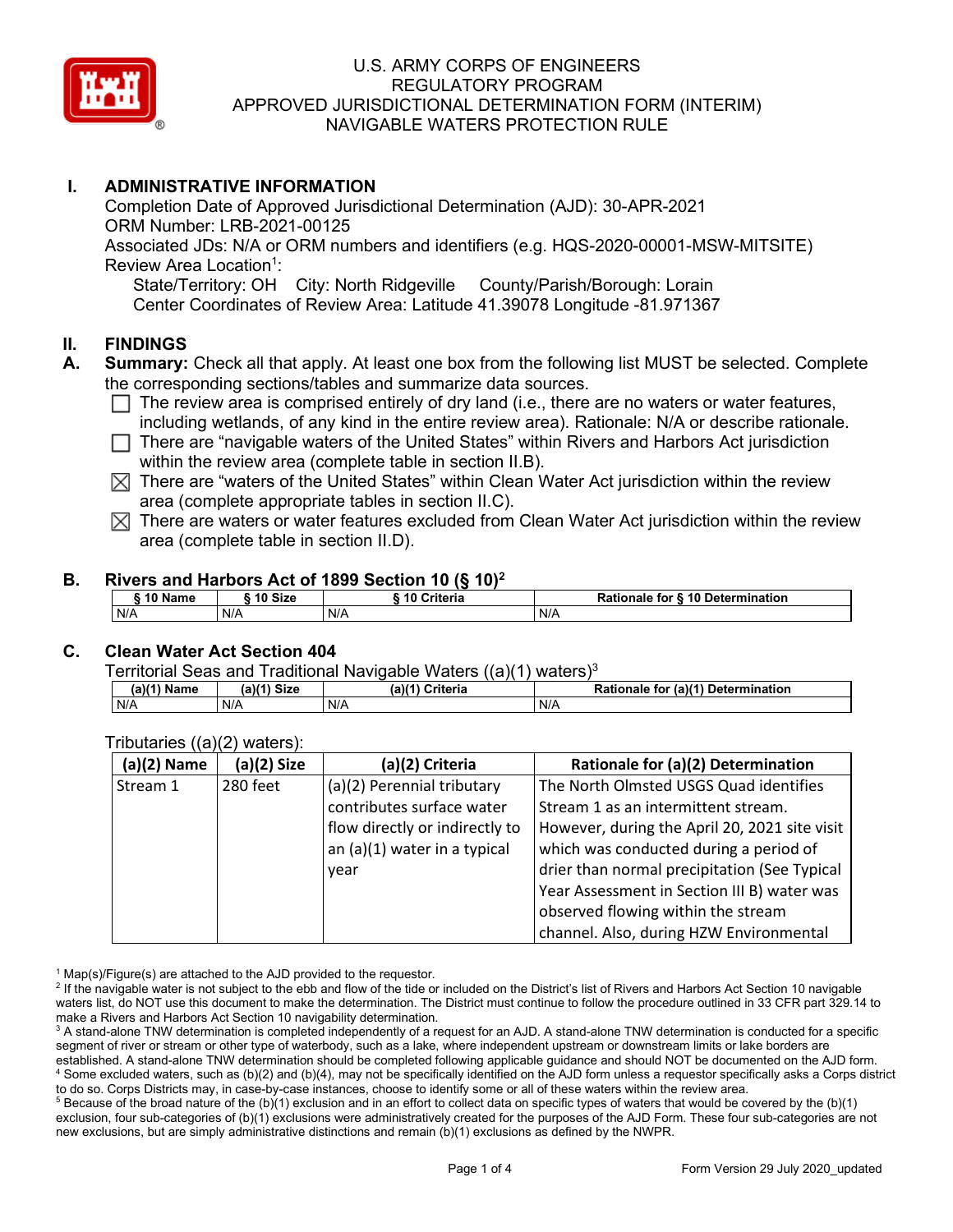

| Consultant's December 10, 2020               |
|----------------------------------------------|
| delineation visit water was observed         |
| flowing within the stream channel. Based     |
| on this, it has been determined that flow is |
| more than intermittent. Therefore, it has    |
| been determined that Stream 1 is a           |
| perennial tributary.                         |

Lakes and ponds, and impoundments of jurisdictional waters  $((a)(3)$  waters):

| $(a)(3)$ Name | $\cdot$ ) $(3)$ Size | ו טיוטואר ויטואיו טוטוסווטווטאוויט טווטווטוואר וואס וואר וואס ושמונו או וואס וואס וואס שטווט<br>a)(3)<br>Criteria | <b>Rationale for (a)(3) Determination</b> |
|---------------|----------------------|-------------------------------------------------------------------------------------------------------------------|-------------------------------------------|
| N/A           | N/A                  | N/A                                                                                                               | N/A                                       |

#### Adjacent wetlands ((a)(4) waters):

| (a)(4) Name | (a)(4) Size | (a)(4) Criteria | Rationale for (a)(4) Determination |
|-------------|-------------|-----------------|------------------------------------|
| N/A         | N/A         | N/A             | N/A                                |

### **D. Excluded Waters or Features**

Excluded waters  $((b)(1) - (b)(12))^4$ :

| <b>Exclusion</b> | <b>Exclusion</b> | Exclusion <sup>5</sup>      | <b>Rationale for Exclusion Determination</b>                                                                                                                                                                                                                                                                                                                                                                                                                                                                                                                                                                                                                                                                                                                                                     |
|------------------|------------------|-----------------------------|--------------------------------------------------------------------------------------------------------------------------------------------------------------------------------------------------------------------------------------------------------------------------------------------------------------------------------------------------------------------------------------------------------------------------------------------------------------------------------------------------------------------------------------------------------------------------------------------------------------------------------------------------------------------------------------------------------------------------------------------------------------------------------------------------|
| <b>Name</b>      | <b>Size</b>      |                             |                                                                                                                                                                                                                                                                                                                                                                                                                                                                                                                                                                                                                                                                                                                                                                                                  |
| Wetland A        | 0.99 acres       | (b)(1) Non-adjacent wetland | This wetland does not meet any of the four<br>criteria that would make an (a)(4) adjacent<br>water subject to jurisdiction under Section<br>404 of the Clean Water Act. This wetland<br>was circumnavigated during the Corps' April<br>20, 2021 site visit. This wetland was<br>observed to be isolated, disconnected from<br>any (a)(1-3) water. Additionally, no defined<br>channels/tributaries/ditches were observed<br>connecting this wetland to any (a)(1-3)<br>water. Based on site observations, the<br>nearest a(1-3) water would not flood this<br>wetland at least once during a typical year.<br>Upland was observed between this wetland<br>and Stream 1. There were no other onsite<br>connections observed to any tributary. Also,<br>no natural berms or the like were observed |

 $1$  Map(s)/Figure(s) are attached to the AJD provided to the requestor.

<sup>2</sup> If the navigable water is not subject to the ebb and flow of the tide or included on the District's list of Rivers and Harbors Act Section 10 navigable waters list, do NOT use this document to make the determination. The District must continue to follow the procedure outlined in 33 CFR part 329.14 to make a Rivers and Harbors Act Section 10 navigability determination.

<sup>3</sup> A stand-alone TNW determination is completed independently of a request for an AJD. A stand-alone TNW determination is conducted for a specific segment of river or stream or other type of waterbody, such as a lake, where independent upstream or downstream limits or lake borders are established. A stand-alone TNW determination should be completed following applicable guidance and should NOT be documented on the AJD form. <sup>4</sup> Some excluded waters, such as (b)(2) and (b)(4), may not be specifically identified on the AJD form unless a requestor specifically asks a Corps district to do so. Corps Districts may, in case-by-case instances, choose to identify some or all of these waters within the review area.

<sup>5</sup> Because of the broad nature of the (b)(1) exclusion and in an effort to collect data on specific types of waters that would be covered by the (b)(1) exclusion, four sub-categories of (b)(1) exclusions were administratively created for the purposes of the AJD Form. These four sub-categories are not new exclusions, but are simply administrative distinctions and remain (b)(1) exclusions as defined by the NWPR.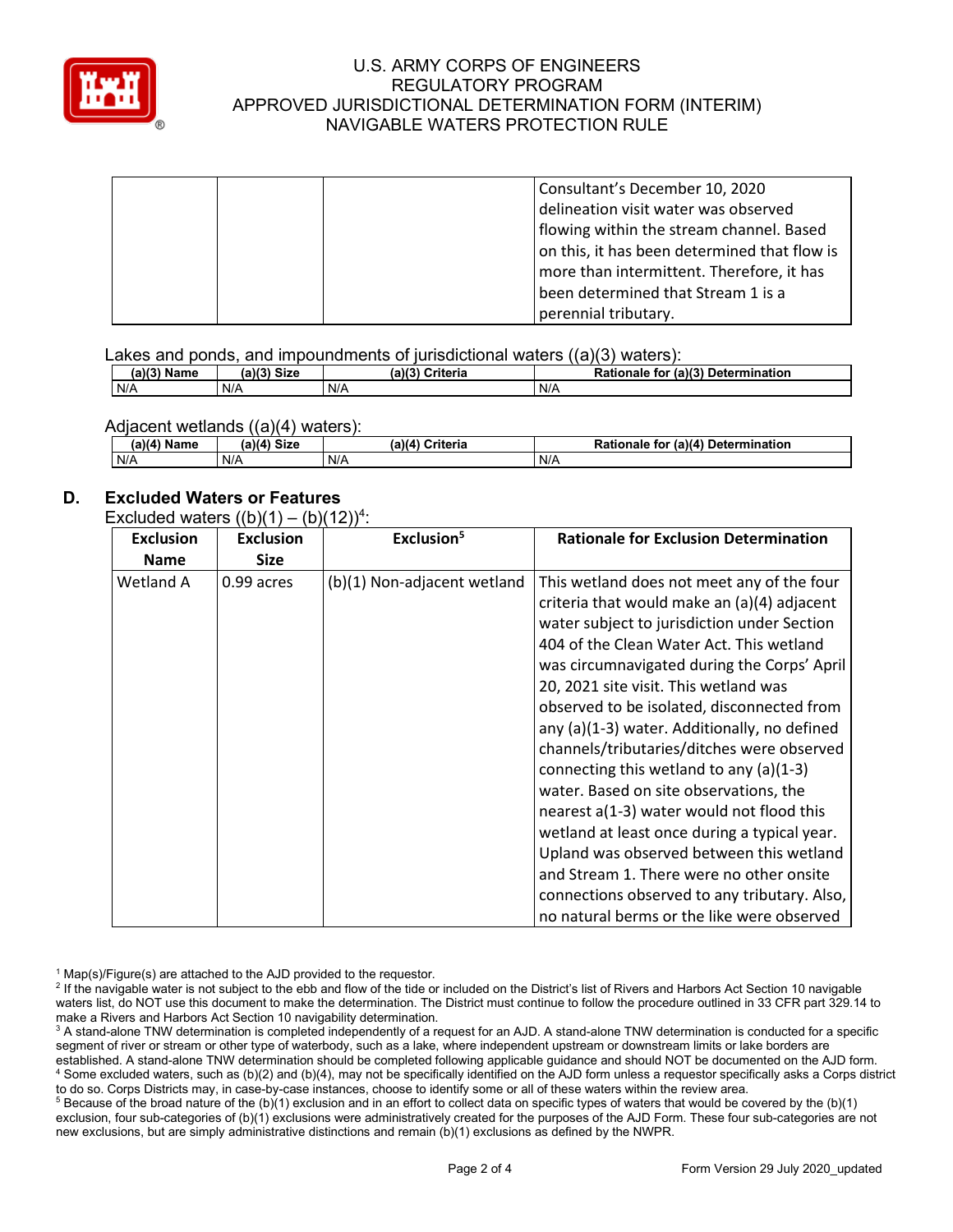

|           |            |                                            | located between the nearest a(1-3) water |
|-----------|------------|--------------------------------------------|------------------------------------------|
|           |            |                                            | l and this wetland.                      |
| Wetland B | 0.02 acres | (b)(1) Non-adjacent wetland Same as above. |                                          |

# **III. SUPPORTING INFORMATION**

- **A. Select/enter all resources** that were used to aid in this determination and attach data/maps to this document and/or references/citations in the administrative record, as appropriate.
	- **\_\_X** Information submitted by, or on behalf of, the applicant/consultant: *Wetland Delineation, Portions of Parcel Numbers 07-00-004-108-055 and 234-02-001, City of North Ridgeville and Olmsted Township, Lorain and Cuyahoga Counties, Ohio, prepared for Bramhall Engineering and Surveying Company, Inc., prepared by HZW Environmental Consultants, January 13, 2021.*

This information *is* sufficient for purposes of this AJD.

Rationale: *N/A or describe rationale for insufficiency (including partial insufficiency).*

- **\_\_\_** Data sheets prepared by the Corps: *Title(s) and/or date(s).*
- **\_\_\_** Photographs: *(NA, aerial, other, aerial and other) Title(s) and/or date(s).*
- **\_\_X** Corps Site visit(s) conducted on: *April 20, 2021.*
- **\_\_\_** Previous Jurisdictional Determinations (AJDs or PJDs): *ORM Number(s) and date(s).*
- **\_\_X** Antecedent Precipitation Tool: *provide detailed discussion in Section III.B.*
- **\_\_\_** USDA NRCS Soil Survey: *Title(s) and/or date(s).*
- **\_\_\_** USFWS NWI maps: *Title(s) and/or date(s).*
- **\_\_X** USGS topographic maps: *North Olmsted, Ohio 7.5 min.*

# **Other data sources used to aid in this determination:**

| Data Source (select)       | Name and/or date and other relevant information |
|----------------------------|-------------------------------------------------|
| <b>USGS Sources</b>        | N/A.                                            |
| <b>USDA Sources</b>        | N/A.                                            |
| <b>NOAA Sources</b>        | N/A.                                            |
| <b>USACE Sources</b>       | N/A.                                            |
| State/Local/Tribal Sources | $N/A$ .                                         |
| <b>Other Sources</b>       | N/A.                                            |

**B. Typical year assessment(s):** The subject parcel's latitude/longitude was entered into the Antecedent Precipitation Tool (APT) which was used to determine average precipitation, total precipitation over the 90 days preceding the Corps' April 2021 site visit and whether the site visits were conducted under dry, normal or wet conditions. The APT pulled precipitation data from the nearest weather station – Cleveland. The APT shows that normal precipitation is between the 30th (1.9") and 70th (4.1") percentiles. The APT indicates that 0-30 days prior to the Corps' site visit precipitation was 2.1" which is between the 30<sup>th</sup> and 70<sup>th</sup> percentiles. Thirty to 60 days prior to the visit the APT indicates that precipitation was 1.1" which is also below the 30<sup>th</sup> percentile,

 $1$  Map(s)/Figure(s) are attached to the AJD provided to the requestor.

<sup>&</sup>lt;sup>2</sup> If the navigable water is not subject to the ebb and flow of the tide or included on the District's list of Rivers and Harbors Act Section 10 navigable waters list, do NOT use this document to make the determination. The District must continue to follow the procedure outlined in 33 CFR part 329.14 to make a Rivers and Harbors Act Section 10 navigability determination.

<sup>&</sup>lt;sup>3</sup> A stand-alone TNW determination is completed independently of a request for an AJD. A stand-alone TNW determination is conducted for a specific segment of river or stream or other type of waterbody, such as a lake, where independent upstream or downstream limits or lake borders are established. A stand-alone TNW determination should be completed following applicable guidance and should NOT be documented on the AJD form. <sup>4</sup> Some excluded waters, such as (b)(2) and (b)(4), may not be specifically identified on the AJD form unless a requestor specifically asks a Corps district to do so. Corps Districts may, in case-by-case instances, choose to identify some or all of these waters within the review area.

 $5$  Because of the broad nature of the (b)(1) exclusion and in an effort to collect data on specific types of waters that would be covered by the (b)(1) exclusion, four sub-categories of (b)(1) exclusions were administratively created for the purposes of the AJD Form. These four sub-categories are not new exclusions, but are simply administrative distinctions and remain (b)(1) exclusions as defined by the NWPR.